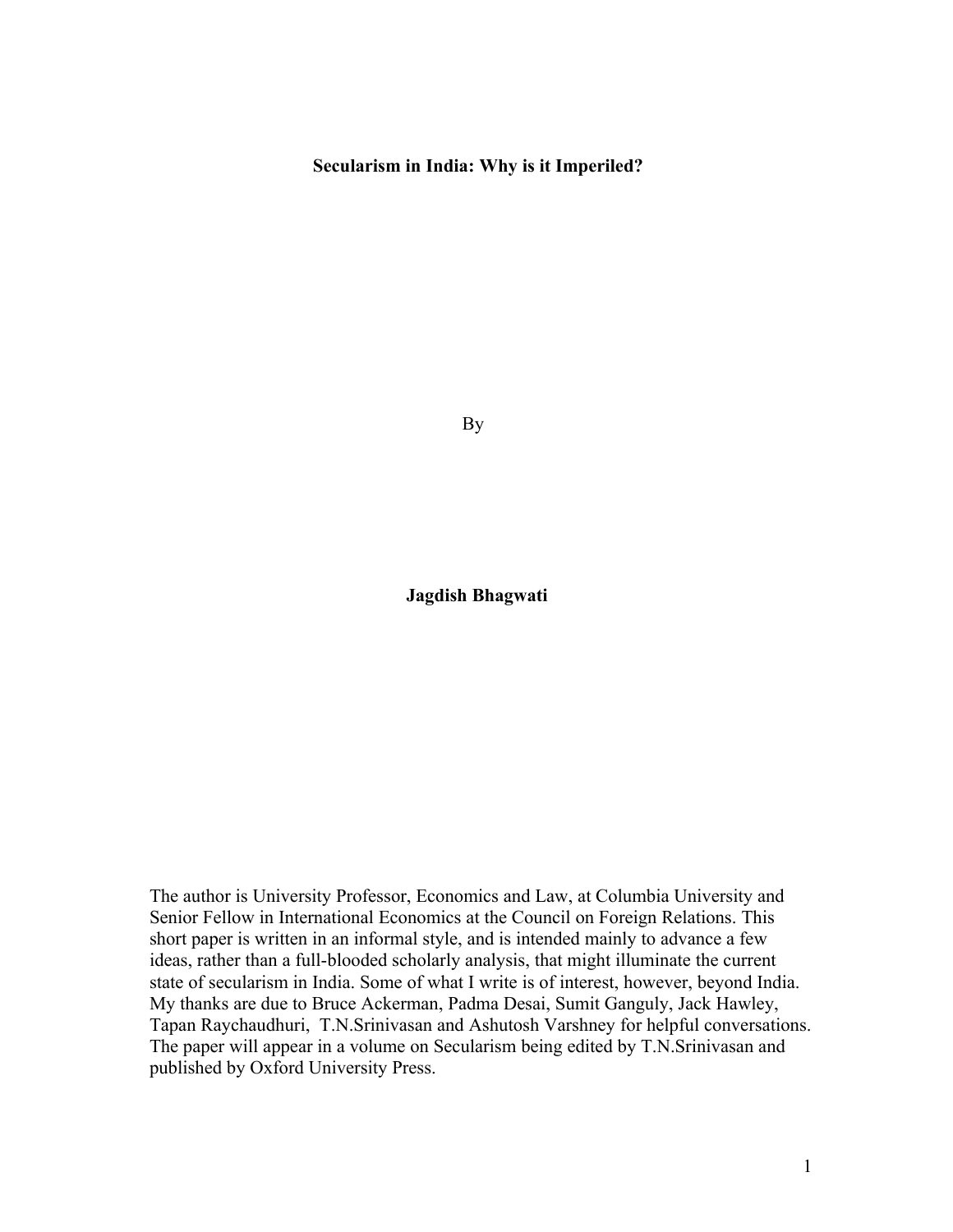## Introduction

Secularism in India is widely considered to be under threat. The razing of the Babri Masjid in Ayodhya led to riots and killings by Muslims and by Hindus. The recent massacres of innocent Hindus in Godhra, presumably ignited by smouldering Muslim resentments against the Hindutva proponents over Ayodhya, touched off a larger massacre of equally innocent Muslims in tit-for-tat killings that undermined yet further the amity under which these religious communities had lived earlier in Gujerat State in an atmosphere of secularism.

And we have had unspeakable atrocities against the Sikhs in Delhi after the assassination of Prime Minister Indira Gandhi; and an occasional slaying of proselytizing Christian missionaries: a matter that has personal salience and poignancy for me as I was educated at the Catholic St. Xavier's School in Mumbai with religious tolerance and indulgence --- I was allowed to spend all my Book Prize moneys each year on the writings of Swami Vivekananda and none of us who were not Christians had to attend Bible classes but were instructed in Good Manners and Morals instead--- which stand in contrast to the fanatical stereotypes of forced conversions that agitate the extreme fringe among the Hindus.

Does this resurfacing of communal strife, which is disturbing even though it pales in comparison to the horrendous post-partition violence in both India and Pakistan and, I suspect, owes a great deal to the festering memories of those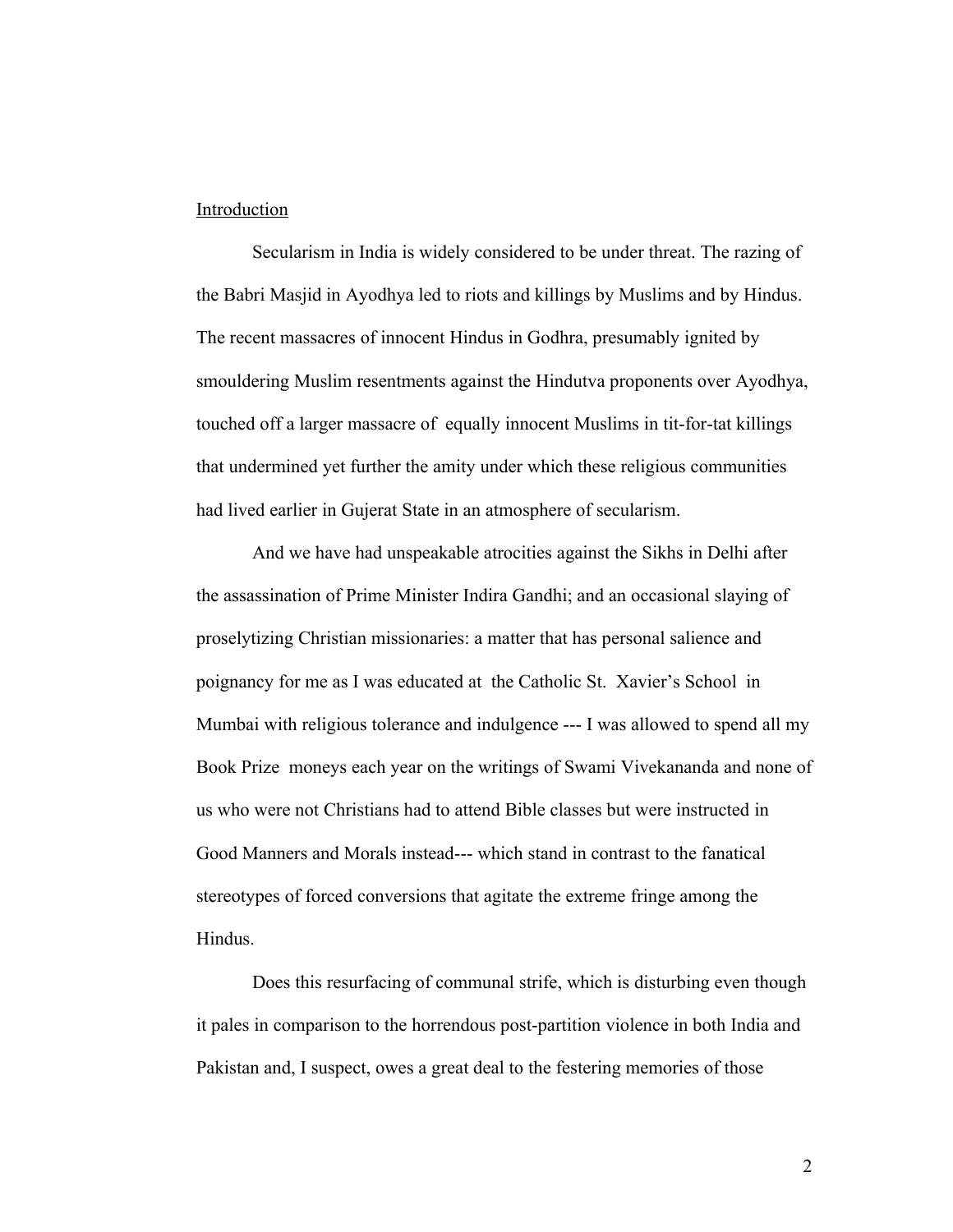events, suggest that we are at the edge of a precipice? Or can we draw comfort from the fact that, just as India's democracy has survived for over half a century while nearly all other nations liberated from colonialism succumbed to civil strife and often to military takeovers and military dictatorships --- four times, with General Ayub Khan, General Yahya Khan, then General Zia and now General Musharraf, in Pakistan --- India will be able to survive the threat to its equally important other pillar of civic virtue, secularism? Must India land on its feet here too, even as communal turbulence threatens to throw her off balance? Perhaps; but none of us can afford to be complacent.

What I propose to do here therefore is to analyze the factors contributing to these disturbing trends, and then to offer policy and institutional correctives. I shall divide the analysis into factors that operate at home, and the external factors: though, they do interact at times, for sure.

## At Home

Why are Hindus agitated? It is a cliché by now that Hindu revivalism is characterized by the paradox that a sizeable number in the majority community, constituted by Hindus who are nearly 82% of the population, act as if Hindus were a minority. The reactionary, activist fringe among the Hindus feels that the rights of the Hindus are set back by the secular state while the rights of the religious minorities, especially the Muslims, are advanced.

I have little doubt that this sense has come to prevail in India, increasingly in the post-Independence years, because of an explosive combination of three elements: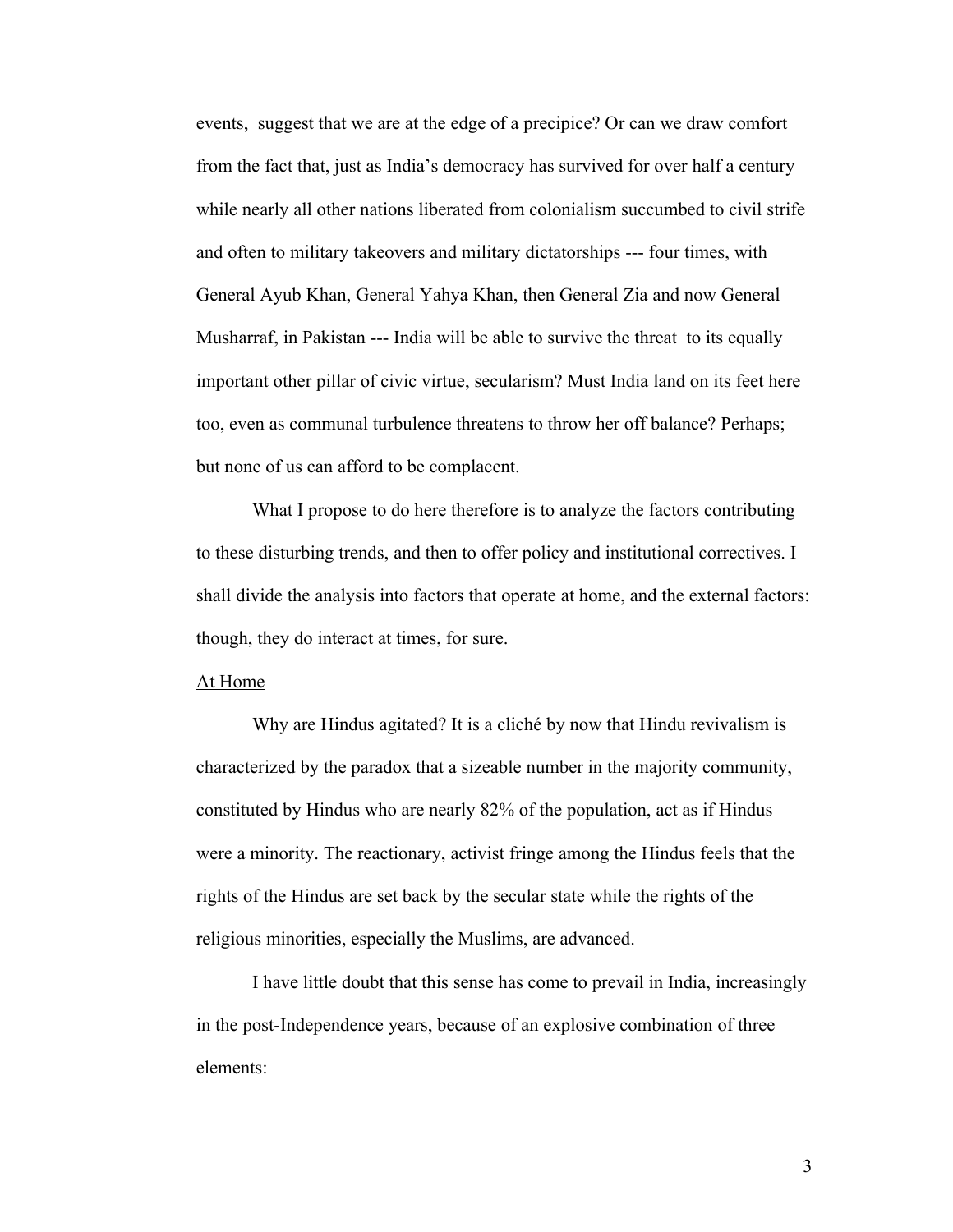(1) The Nehruvian secularists (among whom I counted myself, having been educated at Cambridge and Oxford) founded their secularism on an equal contempt for all religions. Religion was, in the famous formulation at the time, the opium of the masses (creating the bon mot where, asked as to what the opium of the Chinese masses was, the wit replies: opium). Secularism, as an element of modernity, required therefore a non-discriminatory rejection of all religions and all religiosity from public, as distinct from private, affirmation.

(2) Aside from the fact that such an attitude is unrealistic when religion plays an immense role in society, just as it does in the United States (where Presidents of both Parties visibly affirm their Christian faith, whether real or simulated and politically stimulated, by going to church on Sundays, for instance), it posed a compelling problem for the majority religion. For, while this denial of religiosity could be carried through for the Hindus, it was not possible to do so for the Muslims because another principle intervened: the Muslims were a minority and their religious practices had to be respected and were not to be interfered with except in the manner, and at the pace, at which the community's leadership itself defined.

This principle had been partly inherited from the colonial times. The British had not imposed a uniform common law on all communities. Each community was to be subject to its own religious customs and laws as practiced traditionally. When Independence came, this situation continued. Each community was left with reforming its ways. When it came to Hinduism, the Hindu reformers managed to get changes in objectionable pre-modern practices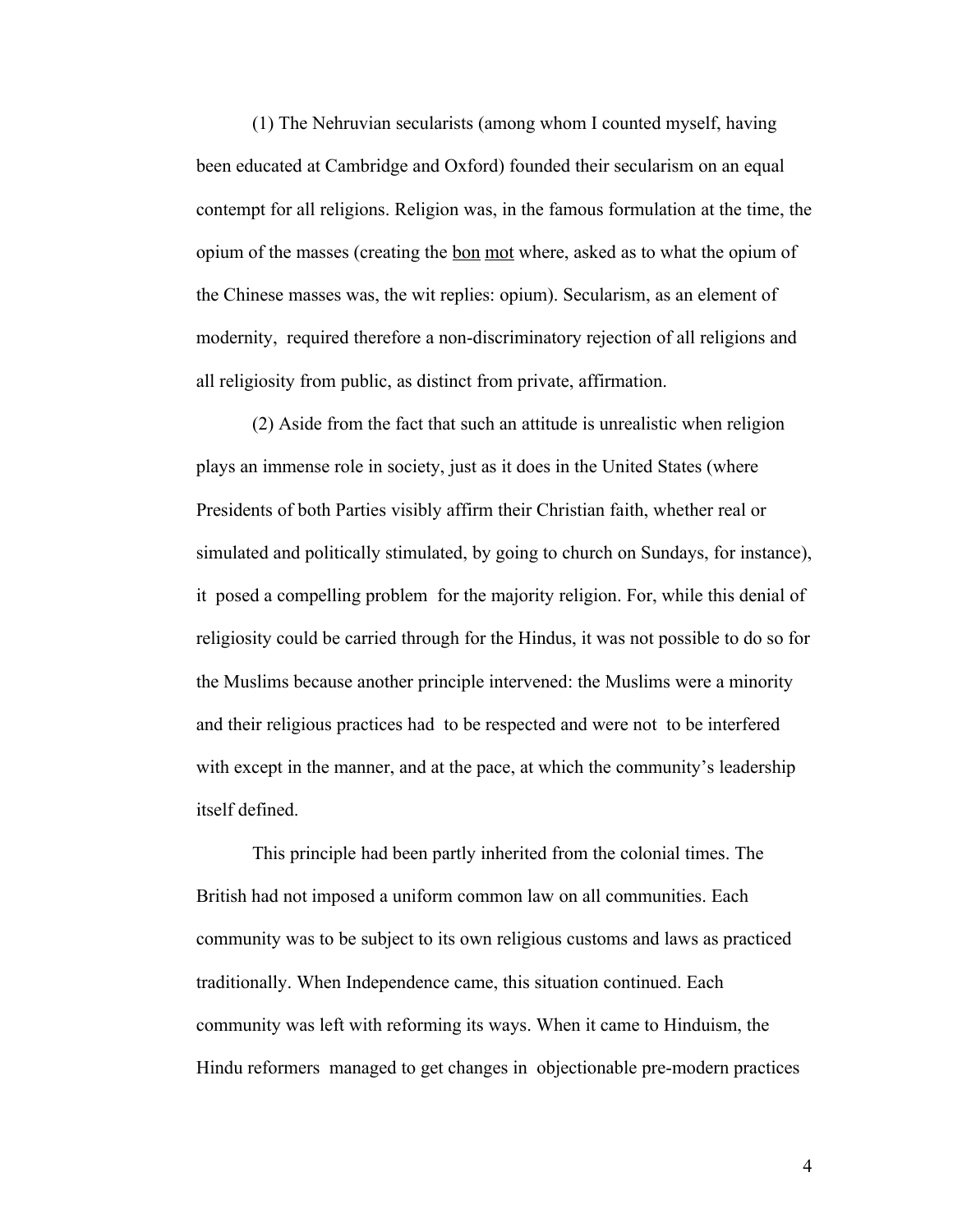implemented in legislation such as the Hindu Code Bill. But, by contrast, the Muslim reformers were less effective for several reasons, so that the reforms in Muslim religious practices as they bear on civil life fell behind the progress achieved by the Hindu reformers. But this then appeared to the regressive Hindu elements to be a bias by the secular forces in favour of the Muslims and against the Hindus.

In some cases, the provocative thoughtlessness of the secularists in this regard was quite gratuitous. .I recall that, when my father, who had retired from the Supreme Court, was the Vice Chancellor of the Benares Hindu University, which was one of the few central universities, he was suddenly confronted by the consequences of a governmental attempt to drop the word "Hindu" from the name of the University while, for the obvious reason that Muslims were to be protected against such a "reform" since few Muslims would have tolerated this, the word "Muslim" was not to be removed from the Aligarh Muslim University which too was a central university. This asymmetry fueled more outraged and protracted outbursts and violence on the Benares campus than would have been the case if this asymmetry of treatment was not present. Instead of cutting and running, as many today do, my father (who had done a great deal for the Independence movement by encouraging his many sons to take active part in the Independence struggle, with my eldest brother, later the Chief Justice of India and a great human rights activist, having to go underground in view of a British warrant for his arrest and being caught up in a lathi charge which destroyed some of his front teeth) stuck it out but it destroyed his health. And what was the point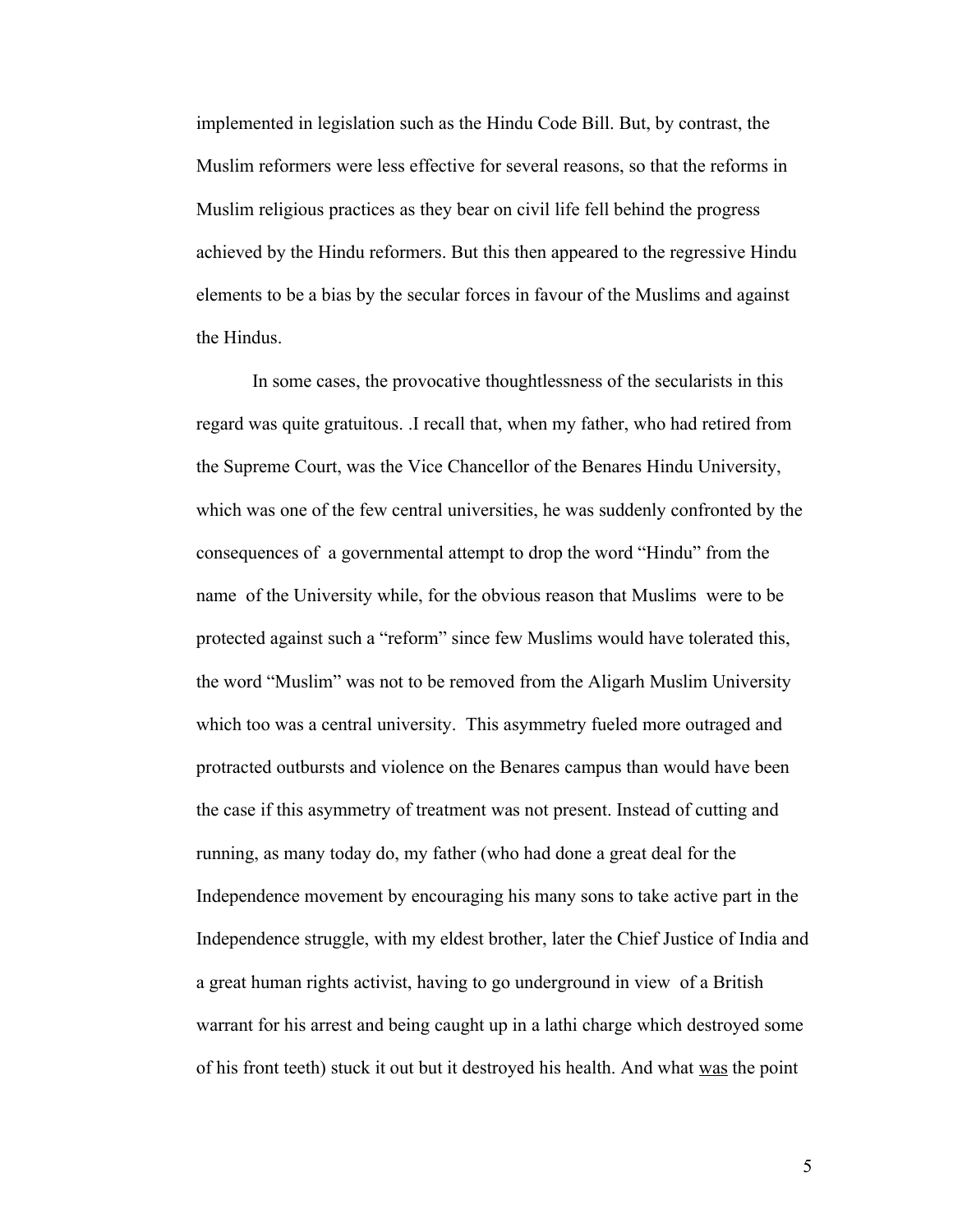of the measure in any event, except to indulge anti-religiosity, and that too in a silly act of symbolism since the university would have continued offering courses in Hindu texts, traditions etc. much the way Brandeis and Yeshiva universities do for Jewish culture and traditions in the United States, for instance?

(3) But the resulting feeling among the Hindu traditionalists that Hindus were subject to discriminatory treatment, to a kind of "reverse discrimination" if you like, because of the asymmetric treatment of the two religions, was further reinforced by the appropriate affirmative action in favour of the Muslim minority in many other ways.

The Congress Party, during Independence struggle, had done the same unsuccessfully with a view to wooing Muslims away from the demands by Jinnah for Pakistan , offering to a rejectionist Jinnah a hugely disproportionately higher representation for Muslims in the provisional governments, for instance, as the great secularist Muslim leader Maulana Azad has written with great passion in his celebrated **Autobiography**. In similar vein, the Haj travel to Mecca was widely believed to be subsidized whereas the travel for the Kumbha Mela was presumably not. Again, Muslims were noticeably and quite properly represented deliberately in the cabinet, in the courts and in the bureaucracy. All this might have been accepted in other contexts as appropriate. But, set in the context of asymmetric treatment of the two religions in the manner outlined earlier and the active reforms being legislated against unacceptable Hindu practices, it was perceived as inappropriate and as more of the unjustified bias against Hindus, the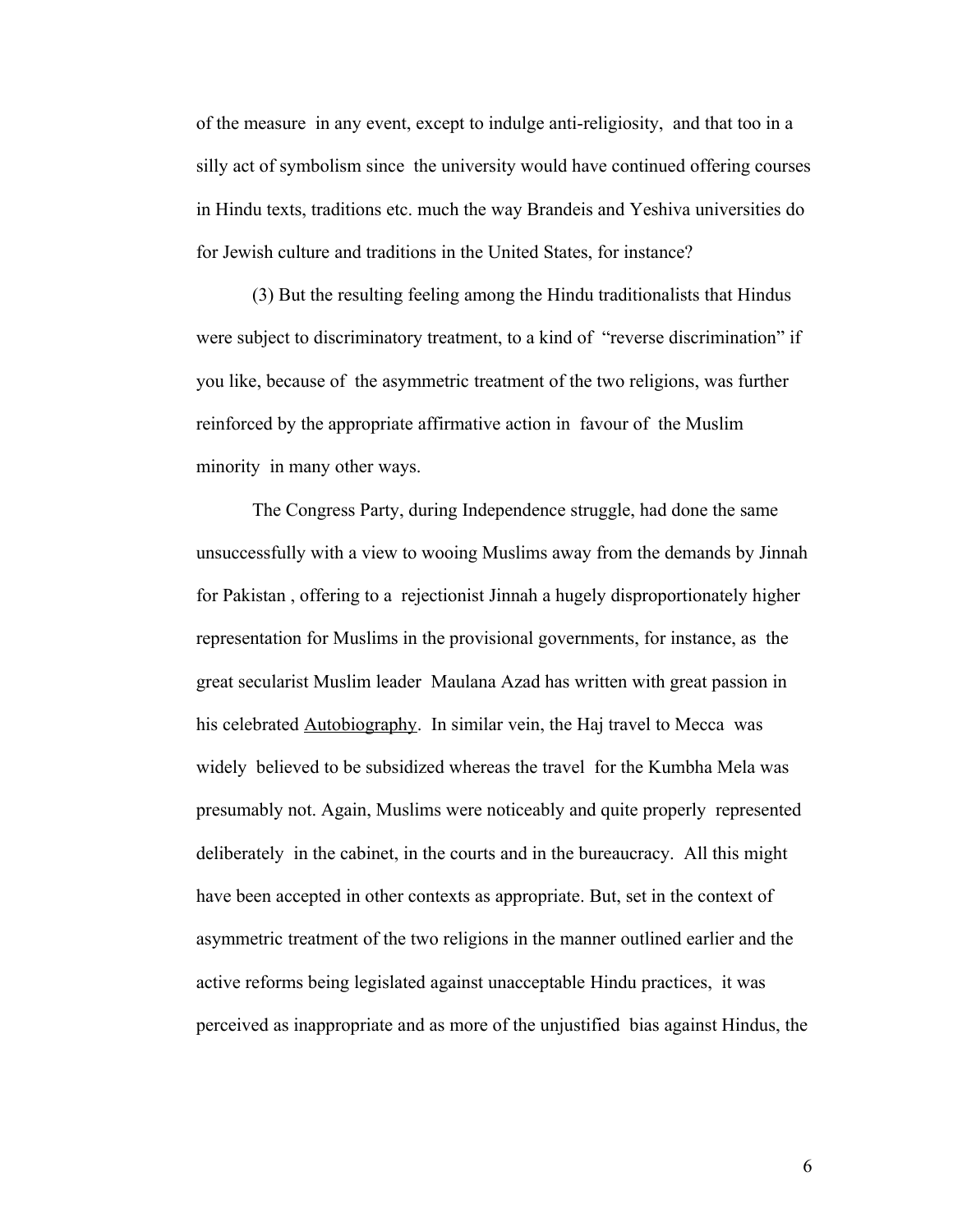overwhelming majority in the country, and of the contrasting "pampering" of the Muslim minority.<sup>[1](#page-6-0)</sup>

This constellation of factors, acting in concert to produce the backlash among the anti-modern traditionalist Hindus many of whom have now rallied behind Hindutva, induces me to suggest, if only tentatively, that the correction of one or more of these factors might have produced greater harmony and might have moderated, if not avoided, the current incendiary situation. It is possible that a Gandhian approach to secularism, based instead on equal respect for all religions in the public sphere (an approach that I discuss in the next Section titled "Abroad" ), and a more deliberate and decisive attempt early on in the life of our nation (in concert with progressive Muslims like the actress Shabna Azami and her celebrated poet husband, and several remarkable intellectuals in public life like former Ambassador Abid Husain and the late Professor Khusro) to bring non-fundamentalist Hindu and Muslim leadership together to converge on common civil laws, would have helped.

## Abroad

But let me also add two external reasons one familiar and the other novel, which have also fueled the threat to secularism today.

One is, of course, the fact that Pakistan, ruled for half its life by military dictators who have exiled civilian political leaders and even hanged a former

<span id="page-6-0"></span><sup>&</sup>lt;sup>1</sup> In this context, I cannot but remark that the attempt by some o f the secularist intellectuals to dismiss the Godhra massacre of the Hindus as an "incident" or to downplay it as an "alleged" atrocity by Muslim extremists while they correctly condemn the later and greater massacres of the Muslims, only adds to this incendiary sense of asymmetric attitudes towards the Hindu and the Muslim fundamentalists. All atrocities, even those involving a single life, must be denounced; playing favourites in one's moral outrage is morally deplorable and, besides, can only encourage further atrocities.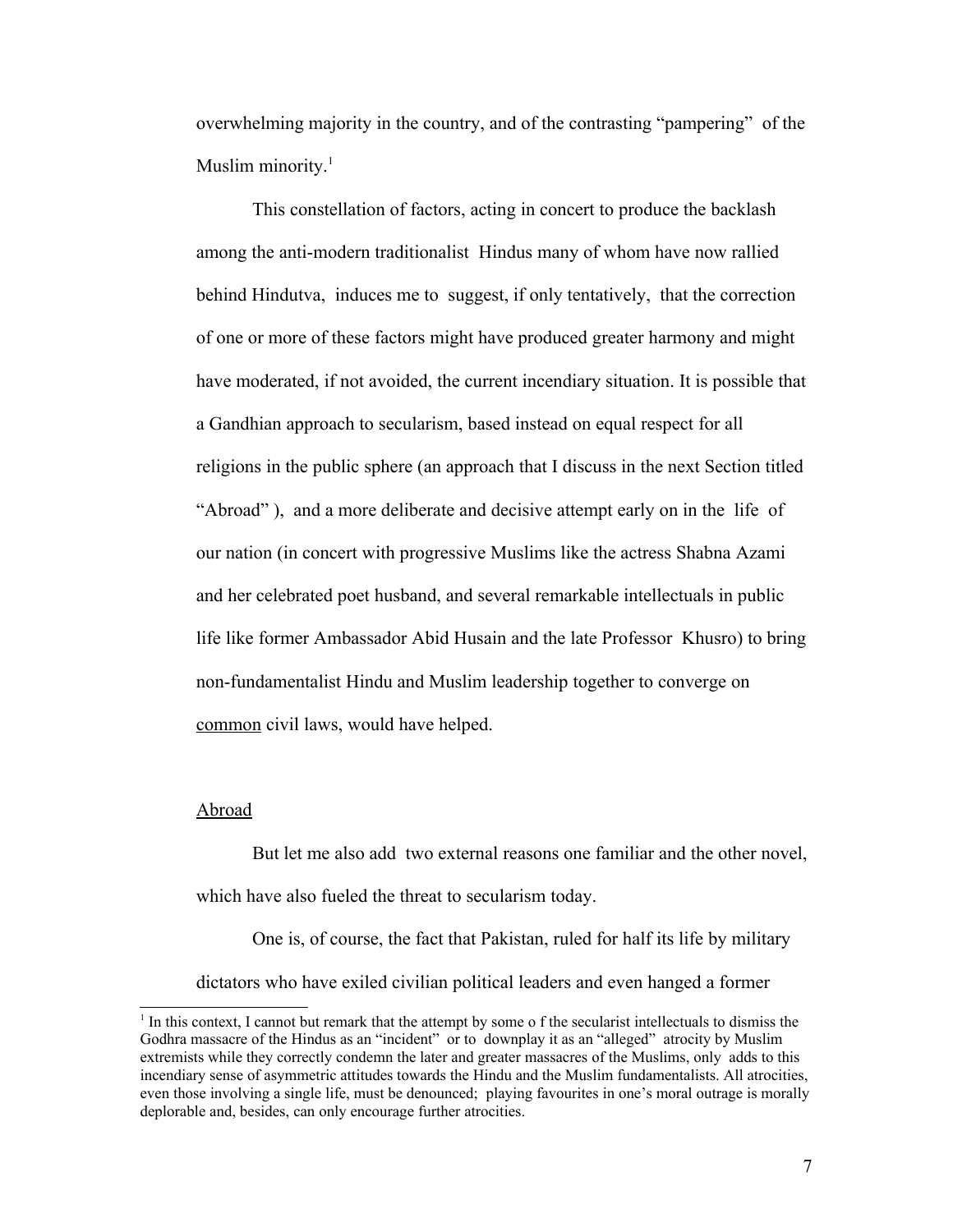Prime Minister, has had the usual vested interest in externalizing its domestic problems of governance.<sup>[2](#page-7-0)</sup> Three successive defeats at the hands of India, and especially the ignominious surrender to the Indian army in East Pakistan, have fueled the desire for revenge by going after India's soft spots. These certainly include Kashmir, where the Muslim card is played cynically, and another is India's Muslims who are treated as pawns in the game of playing up their sentiments as "imagined" victims of the "Hindu state". This is obviously not the entire story of Indo-Pakistan differences, but if it is not the Prince in Hamlet, it certainly has an important part in the play. It clearly exacerbates Muslim discontent and encourages Hindu-Muslim divisiveness. While the recent dialogue between General Musharraf and Prime Minister Manmohan Singh carries the BJP initiatives of Prime Minister Vajpayee a step further in the right direction, surely the restoration of democracy in Pakistan is critical to reaching an enduring solution to the problems between the two countries and, in its wake, strengthening the amity, and weakening the strife, between Hindus and Muslims in India. There are signs today that the military dictatorship's Kashmir-baiting, and use of Indian Muslims as pawns in conflict with India, has fewer sympathizers in Pakistan's population; and democracy would only strengthen the forces for accommodation in the same way that NGOs willing to negotiate a solution to Kashmir, for instance, flourish under democratic conditions in India.

But one more external factor, operating instead on the Hindus, needs to be appreciated. It turns out that a substantial fraction of the Indian diaspora,

<span id="page-7-0"></span><sup>&</sup>lt;sup>2</sup> The specialists on Pakistan also argue that, even under civilian rule, the heavy hand of the army has never been absent.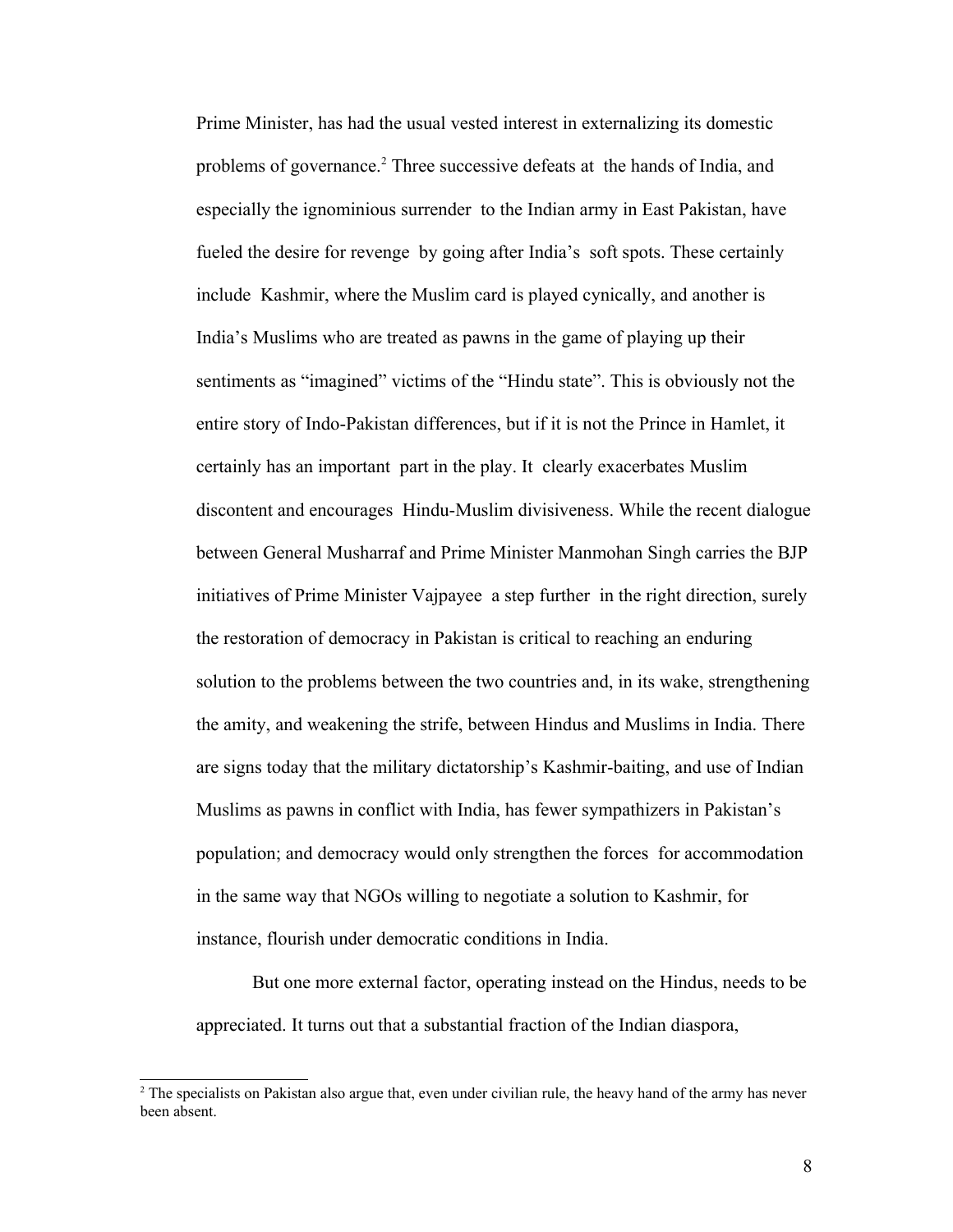especially in the United States, also shares the Hindu revivalist sentiments. Why do they get so hot under the collar, to the point of supporting financially and otherwise these revivalist notions? I believe there are two principal reasons, one political-philosophical and capable of heroic correction and the other culturalsociological.

(i) The former lies in the fact that there is an interesting, partial parallel at the international level with the feeling within India among Hindu antimodernists. While these Hindus feel that Hinduism is being discriminated against in India and other religions favoured in a discriminatory fashion, a large number of Indian abroad feel the same way about the situation in which Hinduism finds itself internationally. They look around the world and what do they find? Every major religion has nation states embracing them and playing for them, whether they profess to be secular or a theocracy. Look at Israel; it plays for the Jews, of course. The United States is clearly a Christian country, and now a Judeo-Christian country (with Clintons going to church and George W. Bush professing to be twice-born) The Vatican, the church of the Catholics, even has status at the UN and receives Ambassadors from countries worldwide in a manner that no other religious order does. The Muslim states not merely profess theocracy and embrace Islamic constitutions; they even band together in foreign policy through institutions such as the Arab League and others. t is natural therefore for Hindus abroad to ask: who plays for Hinduism? Hinduism has over a billion adherents; but it is predominantly in one country, India. And they see India embracing secularism since Independence; and they get upset. It is what I call, in the spirit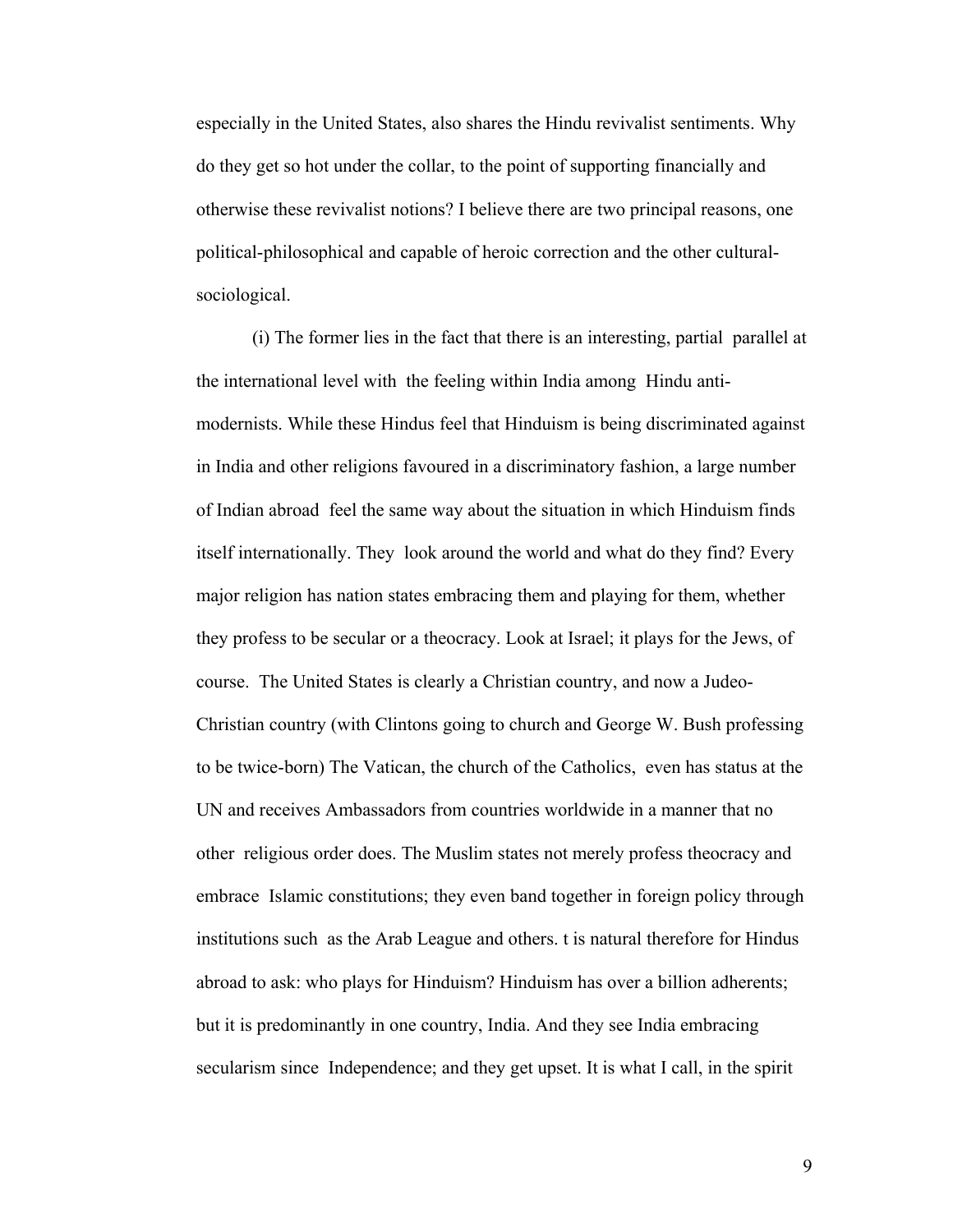of E.H.Carr on the problem of "socialism in one state", the problem of "secularism in one state".

So these Hindus, among whom there are many professionals, object to the secularist demands to treat what they see as benign Hindu cultural forms as malign anti-secularism. Therefore, they ask noisily for Hindu prayers at Indian functions; they send their children to Sunday schools like the Jewish Saturday schools to learn Sanskrit, Bharatanatyam and the Gita; and, most provocatively, they send moneys to RSS schools where they feel that Hindu religion and culture will be taught.

(ii) Compounding the problem of "secularism in one state" is a different issue that afflicts some of the diaspora Indians. Coming from a different culture where the women do not enjoy equality --- and this is particularly true of immigrant East African Indians whose isolation from modernity has frozen them at gender attitudes that are a century behind the curve --- , they react to the greater freedom and independence of their women folk by voting for Rama Rajya. What they are really looking for is Rajya over Sita. This also drives them into the arms of the RSS-type fundamentalists among the Hindus. When I offered this hypothesis to my colleague, Jack Hawley who has done much distinguished work on Religions and particulraly on Hinduism, he agreed and led me to the insightful volume that he has recently edited on **Fundamentalism and Gender** (Oxford, 1994) ,where he writes in a related and complementary vein of the link between fundamentalism and a conservative ideology of gender that cuts across most religions: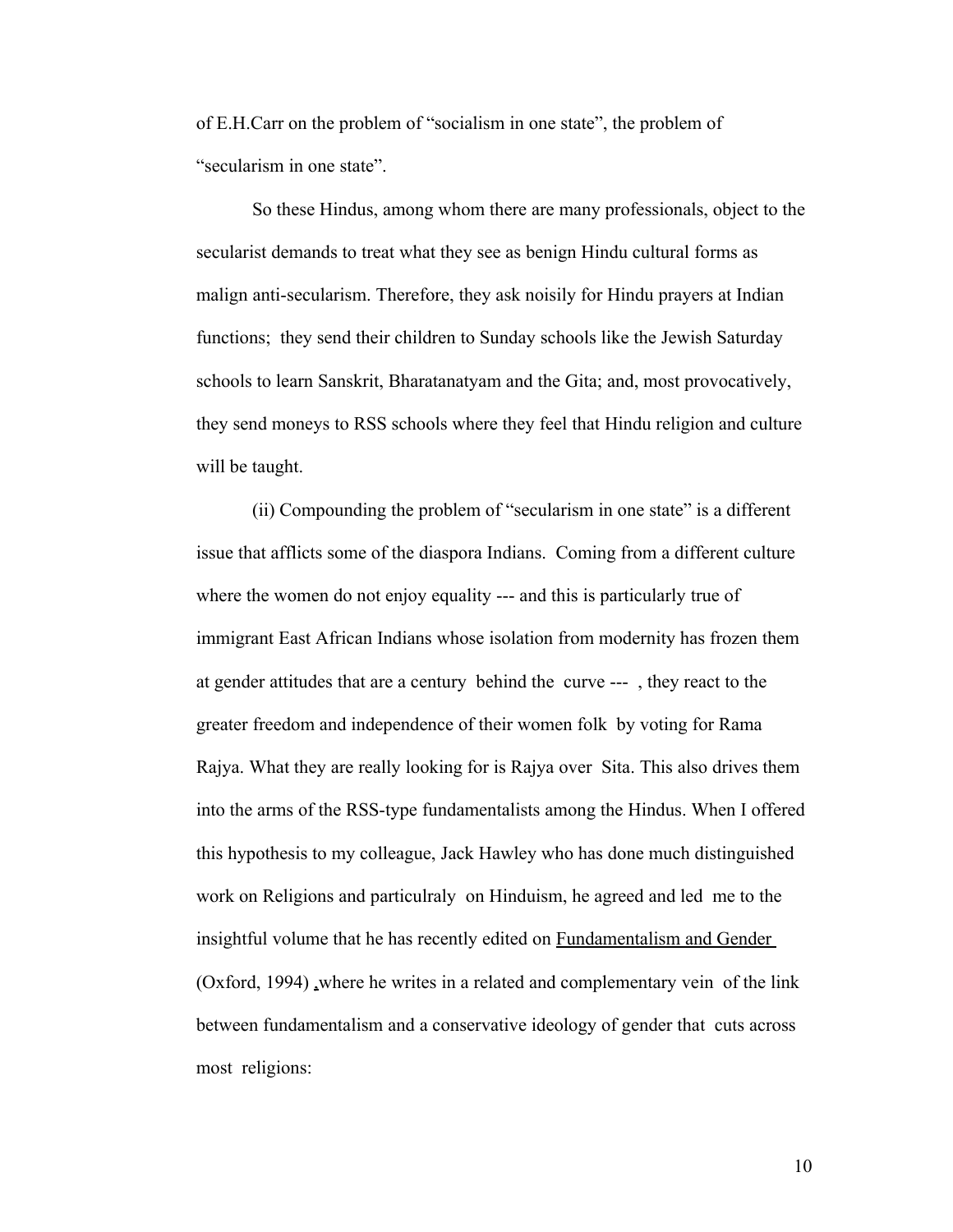"Why, in 1979, did the leaders of the Islamic revolution in Iran insist that women be covered in public,and why did militant Muslims demanding an independent Kashmir do the same thing ten years later? Why, in 1981, did the Akali Dal , the most influential Sikh party, demand a personal law that would bar Sikh women from using cosmetics, jewelry, or clothing that exposed their bodies? Think also of Vishwa Hindu Parishad --- the group primarily responsible for the bloody agitations aimed at building a temple to Rama to mark is supposed birthplace, on a site where a mosque stood until Hindu militants destroyed it in 1992. Why did the VHP's general secretary, in 1989, list three points of Hindu honor that he held to be non-negotiable: the building of the temple, to be sure; but also the veneration of woman and the defense of "mother cow"? Why has women's wearing of the sari, not Western dresses or pants, recently become an aspect of Vishwa Hindu Parishad teaching? Is there a connection between demands like these and the behavior of Hasidic Jews who in the same year stoned a group of women who were defying tradition by carrying the Torah as they went to pray at the Wailing Wall in Jerusalem? "[3](#page-10-0)

In focusing on why the diaspora of educated Indians abroad seeks this link, I provide the explanation that it is the threat to their views on gender roles and the threat to them posed by migration to America that provides the fuel for their support of the RSS,VHP et.al. from abroad.

But if this link can be explained but not remedied, this is not true of the problem posed by "secularism in one state". To see how this might be remedied, one needs to focus on the fact that the problem arises, not from the refusal to allow Hindus freedom to practice their religion but from the fact that the public displays and affirmation of it assign to it a discriminatory and inferior status. We

<span id="page-10-0"></span><sup>&</sup>lt;sup>3</sup> Hawley attempts explanations of these gender links with conservatism in different religions.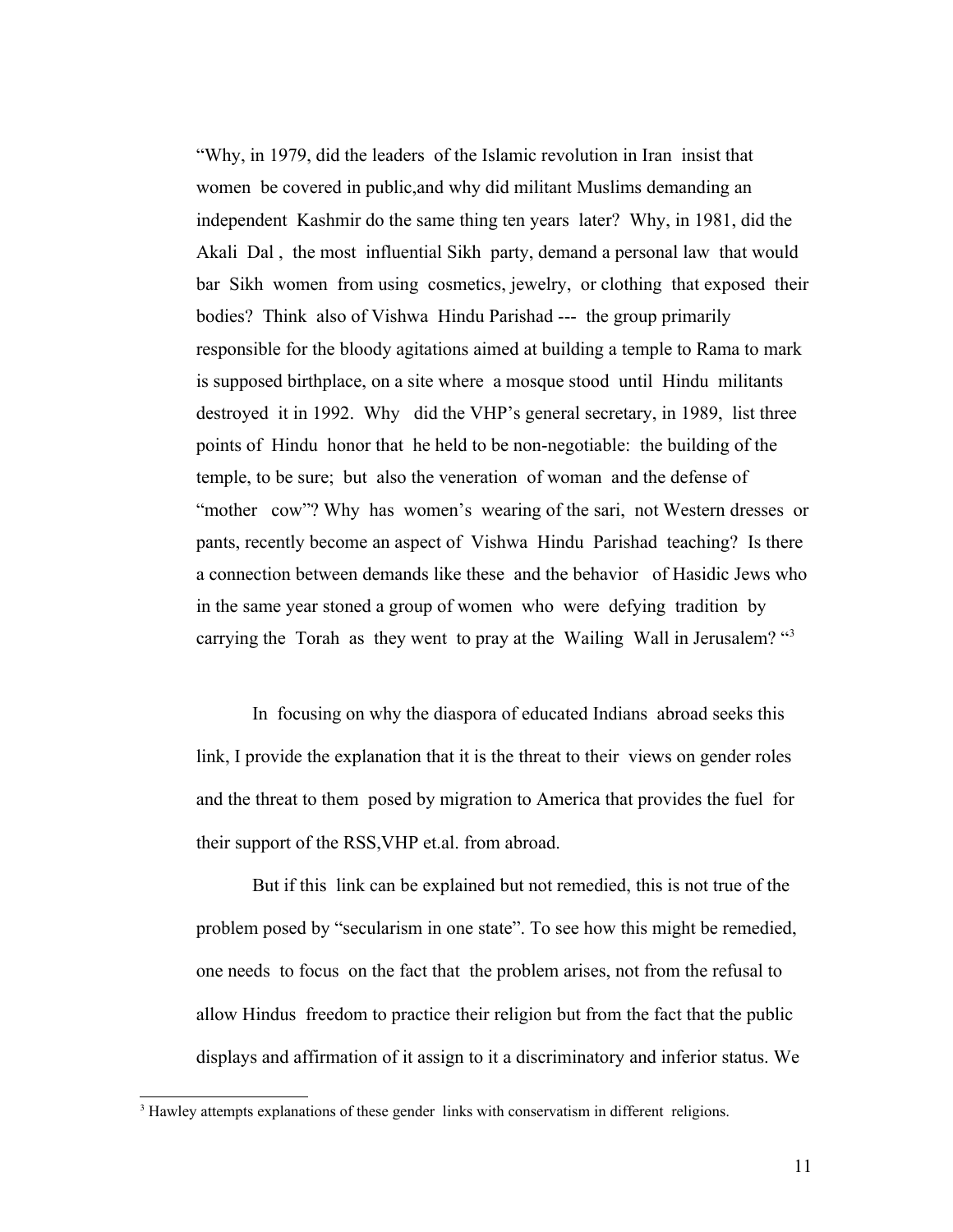need to consider frontally therefore the important question of what we mean by religious freedom, a cornerstone of our fundamental political beliefs. The conventional Western view of religious freedom considers it to be what I might call, borrowing philosophical terminology in the debates on liberty, negative religious freedom: that we permit the free exercise of religion. But, we also need to consider what should be called positive religious freedom: that no religion be favored in public space, effectively dominating and marginalizing other religions. While theocracies typically elevate the dominant religion to a status that compromises positive religious freedom, there is no excuse for self-described non-theocratic societies to do so. Consider the United States: because of historical reasons dating back to virtually mono-religious composition of the voting population, affirmation through public displays of the dominant religion, Christianity, is what hits the eye. Even in the quasi-public space, such as university convocations, one typically sees Christian ministers delivering benedictions, with an occasional rabbi thrown in: where are the Hindu and Buddhist priests and invocations? President Bush now makes an occasional nod to Islam: but that is a transparently political response to the need to demonstrate that we are not anti-Muslim as Islamic fundamentalists scream otherwise in the turbulent Middle East.

Perhaps the best example that the US can learn from is the practice of Mahatma Gandhi, one of the greatest figures of the last century, in this regard. He began his public meetings, given his own and the nation's religiosity, with prayers drawing on the sacred texts of India's principal religions, among them the